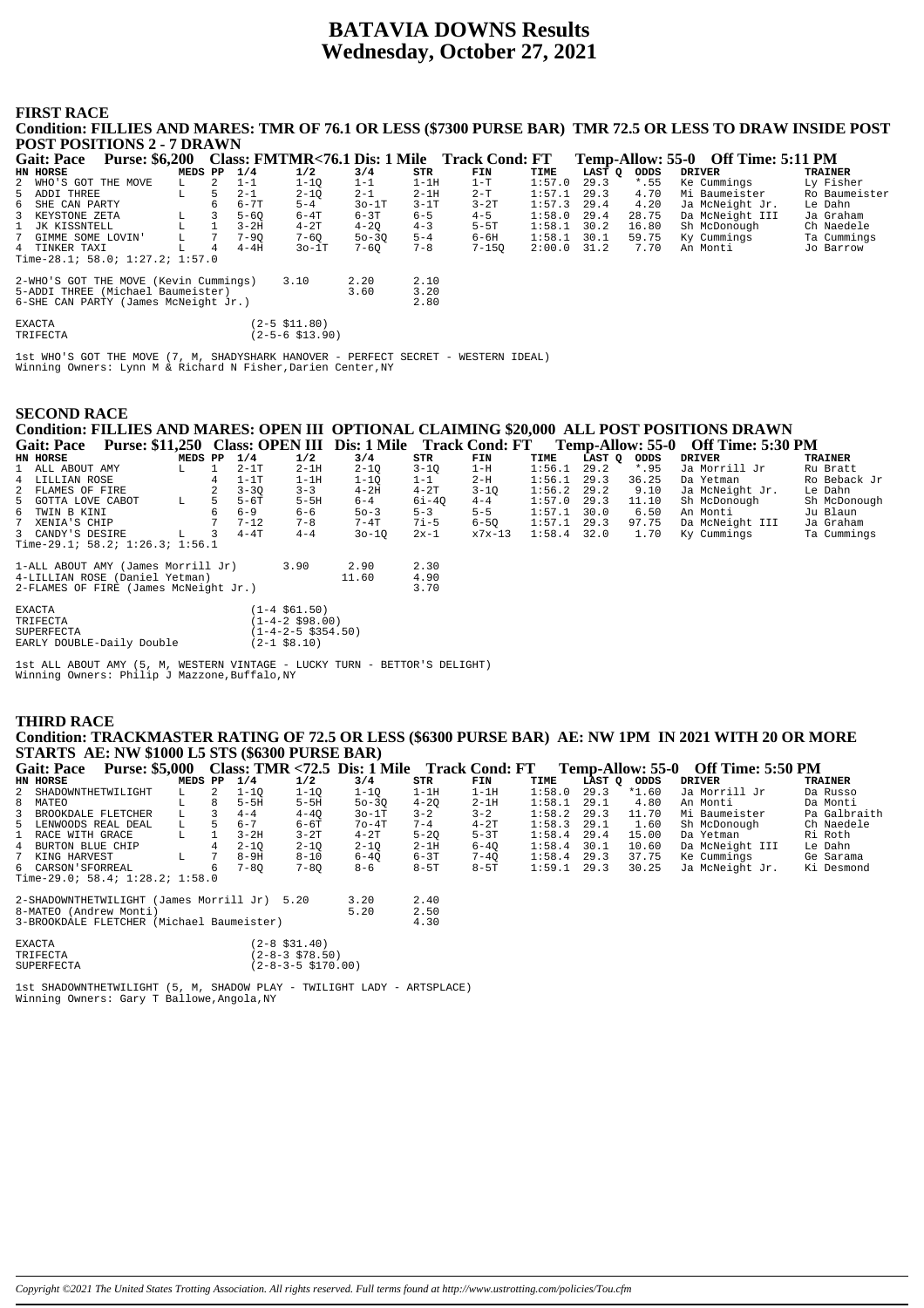|              | <b>FOURTH RACE</b> |                                           |         |             |          |                       |           |          |                                                                       |        |        |         |                                    |                |
|--------------|--------------------|-------------------------------------------|---------|-------------|----------|-----------------------|-----------|----------|-----------------------------------------------------------------------|--------|--------|---------|------------------------------------|----------------|
|              |                    |                                           |         |             |          |                       |           |          | Condition: TRACKMASTER RATING OF 77.5 OR LESS AE: NW \$12,000 IN 2021 |        |        |         |                                    |                |
|              |                    |                                           |         |             |          |                       |           |          |                                                                       |        |        |         |                                    |                |
|              |                    |                                           |         |             |          |                       |           |          | Gait: Trot Purse: \$7,200 Class: TMR <77.5 Dis: 1 Mile Track Cond: FT |        |        |         | Temp-Allow: 55-0 Off Time: 6:09 PM |                |
|              | HN HORSE           |                                           | MEDS PP |             | 1/4      | 1/2                   | 3/4       | STR      | FIN                                                                   | TIME   | LAST Q | ODDS    | <b>DRIVER</b>                      | <b>TRAINER</b> |
|              |                    | 1 HAIL TO THE KING                        | L.      |             | $1-1H$   | $1 - 10$              | $1 - 1$   | $1-1H$   | $1 - 2$                                                               | 1:59.3 | 29.2   | 3.10    | Ke Cummings                        | Ge Sarama      |
| $\mathbf{3}$ |                    | STARDUST MEMORIES                         | L       | 3.          | $2-1H$   | $2 - 10$              | $3 - 10$  | $2-1H$   | $2 - 2$                                                               | 2:00.0 | 29.3   | 7.20    | Ky Cummings                        | Ja Clouser Jr. |
|              | 2 DONTTEASEHIM     |                                           |         |             | $4-4T$   | $4 - 4$               | $4-2T$    | $4-3H$   | $3 - 3$                                                               | 2:00.1 | 29.2   | 6.20    | Da Yetman                          | Fr Mays        |
| $7^{\circ}$  | LABATT HANOVER     |                                           | L       | $7^{\circ}$ | $7 - 7H$ | $6 - 70$              | $7 - 5T$  | 6-6H     | $4-3T$                                                                | 2:00.2 | 29.0   | 5.40    | Ja Morrill Jr                      | Je Giuliani    |
|              | 6 DIAMOND J        |                                           |         |             | $6 - 6$  | $5-5T$                | $5-4H$    | $5-4T$   | $5 - 5$                                                               | 2:00.3 | 29.3   | 8.70    | Ro Vinci                           | Ro Vinci       |
|              | 4 SANCHEZ ROCKS    |                                           |         |             | $3 - 3$  | $3 - 2H$              | $20 - 1$  | $3 - 2H$ | $6 - 5Q$                                                              | 2:00.3 | 30.1   | 8.20    | Mi Baumeister                      | Ro Houghtaling |
|              |                    | 5 PENNANT SEELSTER                        | L       | 5           | $50x-6$  | $7 - 80$              | $60 - 5H$ | $7 - 8H$ | $7 - 130$                                                             | 2:02.1 | 31.0   | $*1.80$ | An Monti                           | Ma Laidlaw     |
|              |                    | Time-29.0; $1:00.3$ ; $1:30.1$ ; $1:59.3$ |         |             |          |                       |           |          |                                                                       |        |        |         |                                    |                |
|              |                    | 1-HAIL TO THE KING (Kevin Cummings)       |         |             |          | 8.20                  | 4.80      | 3.00     |                                                                       |        |        |         |                                    |                |
|              |                    | 3-STARDUST MEMORIES (Kyle Cummings)       |         |             |          |                       | 7.00      | 3.40     |                                                                       |        |        |         |                                    |                |
|              |                    | 2-DONTTEASEHIM (Daniel Yetman)            |         |             |          |                       |           | 4.00     |                                                                       |        |        |         |                                    |                |
|              | <b>EXACTA</b>      |                                           |         |             |          | $(1-3$ \$35.40)       |           |          |                                                                       |        |        |         |                                    |                |
|              | TRIFECTA           |                                           |         |             |          | $(1-3-2 \ $60.75)$    |           |          |                                                                       |        |        |         |                                    |                |
|              | <b>SUPERFECTA</b>  |                                           |         |             |          | $(1-3-2-7 \ $304.00)$ |           |          |                                                                       |        |        |         |                                    |                |

 ${\tt Ist}$  HAIL TO THE KING (7, G, DEJARMBRO - CROQUET STYLE - YANKEE GLIDE) Winning Owners: Michael L Torcello, Hamburg, NY

### **FIFTH RACE**

Condition: FILLIES AND MARES: TMR OF 76.1 OR LESS AE: NW \$1750 L5 STS OR 4PM RACES LT (\$7300 PURSE BAR) Gait: Pace Purse: \$6,200 Class: FMTMR<76.1 Dis: 1 Mile Track Cond: FT Temp-Allow: 55-0 Off Time: 6:28 PM

| HN HORSE                                                                                             | MEDS PP |    | 1/4      | 1/2                                                                                                      | 3/4           | STR                  | FIN      | TIME   | LAST Q | ODDS    | DRIVER          | TRAINER        |
|------------------------------------------------------------------------------------------------------|---------|----|----------|----------------------------------------------------------------------------------------------------------|---------------|----------------------|----------|--------|--------|---------|-----------------|----------------|
| 4 MCDELICACY                                                                                         |         | 4  | $4 - 4$  | $4 - 4$                                                                                                  | $4 - 3$       | $4-1H$               | $1-NK$   | 1:56.1 | 28.1   | 12.80   | Ke Cummings     | Ge Sarama      |
| 3 HEAVEN'S DIVA                                                                                      | L       |    | $3-2T$   | $3-2T$                                                                                                   | $3-1T$        | $2-H$                | $2-NK$   | 1:56.1 | 28.2   | 5.40    | Ky Cummings     | Ta Cummings    |
| 1 TIPP CITY                                                                                          | L       |    | $1-1H$   | $1-1H$                                                                                                   | $1-1H$        | $1-H$                | $3 - 20$ | 1:56.3 | 29.1   | 1.95    | Da McNeight III | Mi Zdjelar Jr  |
| 2 WONDERFUL WORLD                                                                                    | L       |    | $2-1H$   | $2-1H$                                                                                                   | $2-1H$        | $3 - 1H$             | $4-2H$   | 1:56.3 | 29.0   | $*1.35$ | An Monti        | Je Nugent Jr   |
| 6 SARAH COLA                                                                                         |         | 6. | $6-6T$   | $6 - 7$                                                                                                  | $6 - 70$      | $6 - 50$             | $5 - 3$  | 1:56.4 | 28.0   | 9.70    | Ja Morrill Jr   | Ja Graham      |
| 5 SO ADMIRABLE                                                                                       | L       |    | $5 - 50$ | $5 - 50$                                                                                                 | $5 - 5H$      | $5 - 3T$             | $6 - 4$  | 1:57.0 | 28.3   | 29.75   | Sh McDonough    | Sh McDonough   |
| 7 FRONTIER NEW MOON                                                                                  |         |    | $7 - 80$ | $7 - 80$                                                                                                 | $7 - 7T$      | $7 - 70$             | $7 - 5H$ | 1:57.1 | 28.1   | 7.90    | Wa Tomaszewski  | Ri Tomaszewski |
| Time-29.4; 59.0; $1:27.2$ ; $1:56.1$                                                                 |         |    |          |                                                                                                          |               |                      |          |        |        |         |                 |                |
| 4-MCDELICACY (Kevin Cummings)<br>3-HEAVEN'S DIVA (Kyle Cummings)<br>1-TIPP CITY (David McNeight III) |         |    |          | 27.60                                                                                                    | 16.40<br>8.30 | 5.80<br>3.90<br>3.10 |          |        |        |         |                 |                |
| EXACTA<br>TRIFECTA<br>SUPERFECTA<br>MID DOUBLE-Daily Double<br>PTCK 5                                |         |    |          | (4-3 \$129.00)<br>(4-3-1 \$156.50)<br>(4-3-1-2 \$400.00)<br>$(1-4 \; \text{S118.50})$<br>(50F5 \$526 በበ) |               |                      |          |        |        |         |                 |                |

1st MCDELICACY (4, M, MCARDLE - MACHS DELICACY - MACH THREE)<br>Winning Owners: Michael L Torcello.Hamburg.NY

# **SIXTH RACE Condition: FILLIES AND MARES: OPEN I ALL POST POSITIONS ASSIGNED**

#### Temp-Allow: 55-0 Off Time: 6:47 PM<br>
LAST Q ODDS DRIVER<br>
3 28.4 \*.20 Ja Morrill Jr Ma R: Gait: Pace Purse: \$13,500 Class: FM OPEN I Dis: 1 Mile Track Cond: FT EN EORSE PR EORSE PR 1/4 1/2 3/4 STR FIN  $ODDS * . 20$ <br>6.10  $3/4$ <br> $1-10$ TIME TRAINER  $20-T$ <br> $10-T$ TUADE TESSIE N  $\frac{1111}{1.54}$  3  $1 - 1H$  $1 - 2H$  $\overline{7}$  $T_{\rm{H}}$  $\overline{7}$  $1 - 10$ Ma Rice NO WHERE TO HIDE<br>QUEEN OF THRONES<br>DON'T CHIP ME  $2 - 10$  $2 - 1H$  $2 - 2H$  $1:55.0$ Jo Skowyra  $\overline{6}$  $\overline{6}$  $2 - 10$  $29.0$ An Monti  $\bar{L}$  $3 - 1Q$ <br> $4 - 2H$  $4 - 20$ <br> $30 - 10$  $4 - 3$ <br>3-2H  $28.4$ <br> $29.1$  $23.20$ <br>9.90 Ke Cummings<br>Ja McNeight Jr. Ry Swift<br>Jo Hallett  $\begin{array}{c} 4 \\ 5 \end{array}$ T.  $\frac{4}{5}$  $3 - 2H$  $3 - 2H$  $1:55.0$ ī  $4 - 3T$  $4 - 3H$  $1:55.1$  $5 - 4H$ <br>7-8Q  $5 - 5Q$ <br>7-8Q  $6 - 4$ <br>7-50  $6 - 4H$ <br> $7 - 6H$  $5-4$ <br> $6-5$ T<br> $7-6$ Q  $1:55.2$ <br> $1:55.4$ <br> $1:55.4$  $28.4$ <br> $29.0$ Da McNeight III<br>Sh McDonough  $\overline{1}$ HEY KOBE  $\mathbf{L}$  $\overline{1}$  $20\,.\,50$ Mi Zdjelar Jr  $\overline{\mathbf{3}}$ HET ROBE<br>PEGGY J<br>PRETTY BLUE ANGEL  $\overline{\mathbf{3}}$  $20.20$ Sh McDonough  $\mathbf{L}$  $\overline{2}$  $\overline{2}$  $6 - 6T$  $6 - 6H$  $50 - 3$  $5 - 4$  $29.2$  $20.20$ Mi Baumeister Br Turpin Time-27.3; 56.4; 1:25.4; 1:54.3 7-TUAPEKA JESSIE N (James Morrill Jr)  $2.10$  $2.10$  $2.40$ 6-NO WHERE TO HIDE (Andrew Monti)<br>4-QUEEN OF THRONES (Kevin Cummings)  $3.00$ <br> $4.60$ 3.50

| <b>EXACTA</b>     | $(7 - 6 \text{ } $6.50)$    |
|-------------------|-----------------------------|
| TRIFECTA          | $(7-6-4 \text{ } $39.25)$   |
| <b>SUPERFECTA</b> | $(7-6-4-5 \text{ } $67.50)$ |
| PTCK 4            | (40F4 \$450.50)             |

1st. TUAPEKA JESSIE N (5. M. BETTOR'S DELIGHT - TUAPEKA MADDY - CHRISTIAN CULLEN) Winning Owners: Vogel&Wags Nags, Hmbrg, NY; Team Rice Rcg, Hmbrg, NY; Adelphi Bloodstock, Ond, NY

#### **SEVENTH RACE**

# **Condition: TRACKMASTER RATING OF 72.5 OR LESS**

| <b>Gait: Trot</b>  | <b>Purse: \$5,000</b>             |         |    |           |          | Class: TMR <72.5 Dis: 1 Mile Track Cond: FT |          |           |               | Temp-Allow: 55-0 |       | <b>Off Time: 7:07 PM</b> |                |
|--------------------|-----------------------------------|---------|----|-----------|----------|---------------------------------------------|----------|-----------|---------------|------------------|-------|--------------------------|----------------|
| HN HORSE           |                                   | MEDS PP |    | 1/4       | 1/2      | 3/4                                         | STR      | FIN       | TIME          | LAST O ODDS      |       | DRIVER                   | <b>TRAINER</b> |
| 4 LIMA MOONSHINE   |                                   |         |    | $1 - 1$ H | $1 - 2$  | $1-1H$                                      | $1 - 2$  | $1-2T$    | 1:59.2        | 30.2             | *1.20 | Ja McNeight Jr.          | Ja McNeight    |
| 1 EDOM UP BLUE BOY |                                   |         |    | $3-2T$    | $2 - 2$  | $3-1H$                                      | $2 - 2$  | $2 - 2T$  | $2:00.0$ 30.4 |                  | 11.20 | Ro Vinci                 | Ro Vinci       |
| 2 BOB N TONY       |                                   |         |    | $4-5H$    | $3 - 3T$ | $4 - 30$                                    | $4 - 4$  | $3 - 3H$  | $2:00.0$ 30.2 |                  | 11.40 | Mi Baumeister            | Ja Signor      |
| 3 ARNOLD           |                                   |         |    | $5 - 70$  | $4 - 40$ | $2o-1H$                                     | $3 - 2$  | $4 - 3H$  | $2:00.0$ 30.4 |                  | 8.10  | Da McNeight III          | Ca Johnson     |
| 5 LE MILLENAIRE    |                                   |         |    | 6-8T      | $5 - 6H$ | $50 - 4$                                    | $5 - 40$ | $5-3T$    | $2:00.1$ 30.2 |                  | 1.45  | Ja Morrill Jr            | Li Mariacher   |
| 6 OSPREY VISION    |                                   |         | б. | $7 - 100$ | 6-7H     | $6-4T$                                      | 6-5H     | $6 - 70$  | $2:00.4$ 30.4 |                  | 28.50 | Sh McDonough             | Sh McDonough   |
| 7 LEAPING LEGEND   |                                   |         |    | $x2x-1H$  | $7 - 8$  | 7-6T                                        | $7 - 8$  | $7 - 130$ | $2:02.0$ 31.3 |                  | 15.20 | Ke Cummings              | Je Giuliani    |
|                    | Time-28.4; 59.2; $1:29.0; 1:59.2$ |         |    |           |          |                                             |          |           |               |                  |       |                          |                |

| 4-LIMA MOONSHINE (James McNeight Jr.)<br>1-EDOM UP BLUE BOY (Rock Vinci)<br>2-BOB N TONY (Michael Baumeister) | 4.40               | 2.80<br>6.20 | 4.30<br>3.60<br>4.60 |
|---------------------------------------------------------------------------------------------------------------|--------------------|--------------|----------------------|
| <b>EXACTA</b>                                                                                                 | $(4 - 1)$ \$33 00) |              |                      |

 $(4-1 \; \text{\$33.00})$ <br> $(4-1-2 \; \text{\$35.50})$ <br> $(4-1-2-3 \; \text{\$199.25})$ TRIFECTA **SUPERFECTA** 

1st LIMA MOONSHINE (7, G, CANTAB HALL - MECONOPSIS - STRIKING SAHBRA) Winning Owners: Michael Calimeri, Jamestown, NY